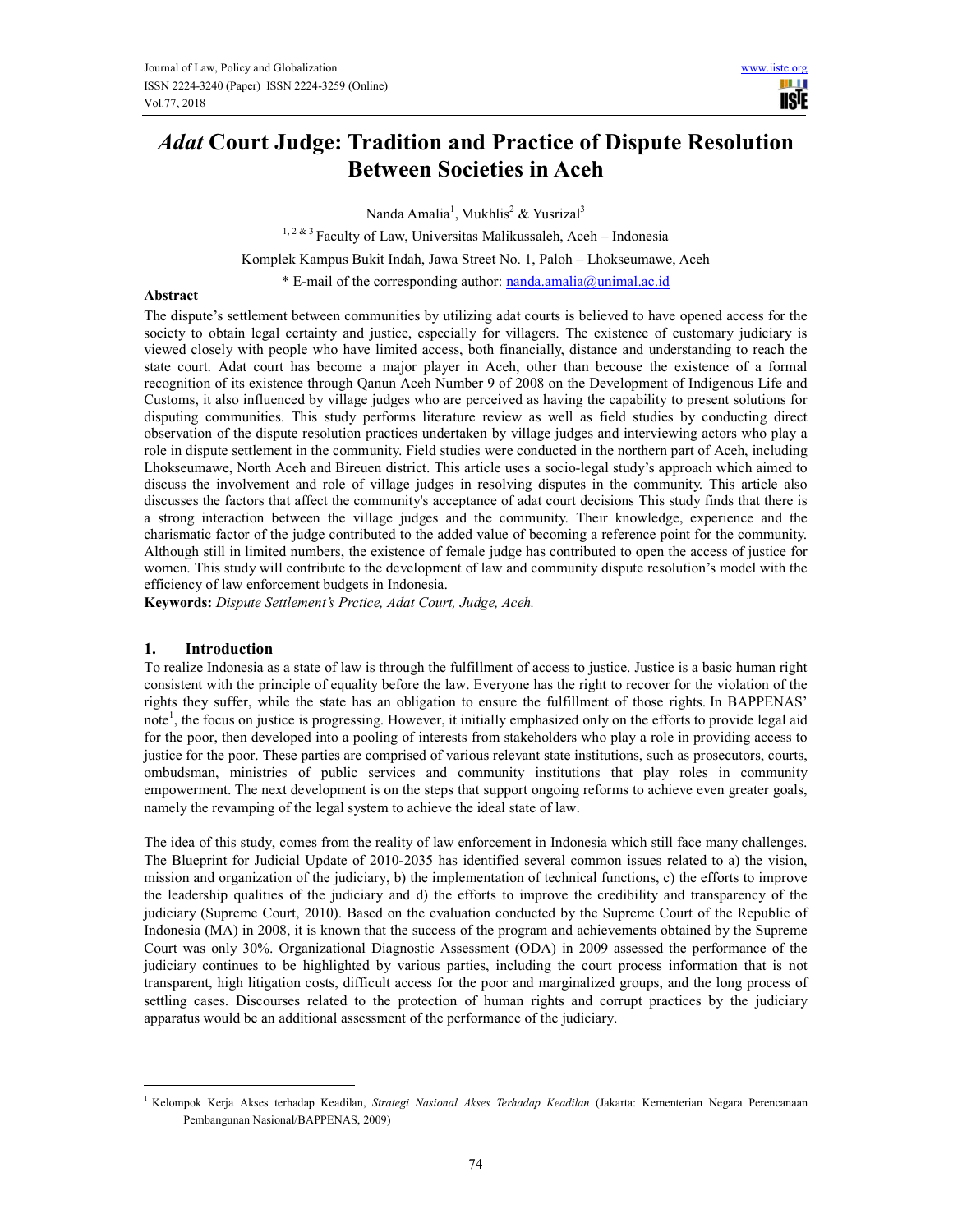Another research conducted by The World Bank on the Access to Justice Working Group<sup>1</sup> shows data that the largest perpetrator of dispute settlement in the poor is village government with a percentage of 42%, adat leaders (35%) and police (27%). This data indicates that the poor prefer to settle their case in the customary court rather than go through state law. Taking into account such data and its relevance to state policy, through literature search activities, it is apparent that the government have not specifically discussed the procedural procedures that encourage the efficiency of law enforcement budgets, amidst the budget savings and efficiency issues in Indonesia, including budget in handling cases in law enforcement agencies like in the police, prosecutors and courts. The emerging cost savings and efficiency issues are still limited to savings through employee moratorium and procurement of supporting infrastructure facilities, although the issues related to the increased number of cases that must be handled ranging from the police to the prosecutor's office and courts are also increasing from year to year. In the process of handling cases, it takes the budget allocated from the State Revenue Budget, from the investigation stage in the police, followed by the prosecution phase in the prosecutor's office, to the court proceedings, plus the possible allocation of fees for legal aid process as well as guidance in prisons.

Therefore, the existence of adat court has a positive potential, more problems in the form of minor violations, for example can be resolved by the community without having to go to law enforcement bodies and the state court. The existence of customary justice not only ease the duty of the court and reduce the accumulation of cases, it also helps people access and the protection of their rights. Thus, the existence of Indonesia as a law-state can be realized, the legal objective to fulfill the sense of justice can be fulfilled, citizens have access to the services of justice, and the concept of justice with restorative justice approach can be established. Using a socio-legal approach, this study focused on Lhokseumawe, North of Aceh and Bireuen regency - their communities's choices in making use of customary justice. The dispute settlement by customary court has demonstrated an effort to strengthen the existence of Aceh's specificity as well as the revitalization of customary law and customary law, it also presents the perspective of litigants who are pessimistic about decisions established in customary level and then decide to bring the case to the formal justice institution.

### **2. Related Previous Study**

 $\overline{a}$ 

The study on customary justice in various contexts have demonstrated the importance of community dispute resolution practices in a peaceful way. Some previous writings that can be traced, such as Abdurrahman,<sup>2</sup> Hedar Laudjeng.<sup>3</sup> Yance Arizona,<sup>4</sup> Working Group on Access to Justice<sup>5</sup> (2009), Rikardo Simarmata,<sup>6</sup> Ahmadi Hasan,<sup>7</sup> Edy Sanjaya, <sup>8</sup> Herlambang Perdana Wiratraman, <sup>9</sup> Tody Sasmita Jiwa Utama & Sandra Dini Febry Aristya, <sup>10</sup> and

<sup>1</sup> Kelompok Kerja Akses terhadap Keadilan., *Ibid.,* p. 27

<sup>2</sup> Abdurrahman, Penyelesaian Sengketa Melalui Pendekatan Adat, *Qanun Jurnal Ilmu Hukum No. 50* (April, 2010)

 $^3$  Hedar Laudjeng, Hedar Laudjeng, *Mempertimbangkan Peradilan Adat.* Seri Pengembangan Wacana No. 4 – Penerbit Perkumpulan untuk Pembaharuan Hukum Berbasis Masyarakat dan Ekologis (HuMa), (Jakarta: The Ford Foundation & Interchurch Organization for Development Co-operation (ICCO), 2003).

<sup>4</sup> Yance Arizona, Kedudukan Peradilan Adat dalam Sistem Hukum Nasional, Paper presented at *Diskusi tentang memperkuat Peradilan Adat di Kalimantan tengah untuk Penguatan Akses terhadap Keadilan*, Selasa 11 Juni 2013, Available from: http://huma.or.id/ (Accessed  $21<sup>st</sup>$  April 2016).

<sup>5</sup> Kelompok Kerja Akses terhadap Keadilan, *Strategi Nasional Akses Terhadap Keadilan*. (Jakarta: Kementerian Negara Perencanaan Pembangunan Nasional/BAPPENAS, 2009).

<sup>6</sup> Rikardo Simarmata, Merumuskan Peradilan Adat dalam Sistem Peradilan Nasional, Paper presented at Seminar *"Merumuskan Kedudukan Peradilan Adat dalam Sistem Peradilan Nasional",* organized by Perkumpulan HuMA and Mahkamah Agung Republik Indonesia, Jakarta 10 Oktober 2013, Available from: http://huma.or.id/ (Accessed 21st April 2016).

<sup>7</sup> Ahmadi Hasan, Penyelesaian Sengketa Melalui Upaya Non Litigasi Menurut Peraturan Perundang-undangan, *Jurnal AL-BANJARI*, Vo. 5, No. 9, (Januari – Juni, 2007).

<sup>8</sup> Edy Sanjaya, Hukum dan Putusan Adat dalam Praktek Peradilan Negara (Surabaya: Untag, 2010) Available from: http://fakhukum.untagsmg.ac.id/ (Accessed 20<sup>th</sup> Pebruary 2017).

<sup>9</sup> Herlambang Perdana Wiratraman, *Laporan Akhir Tim Pengkajian Hukum Tentang Peluang Peradilan Adat dalam Menyelesaikan Sengketa Antara Masyarakat Hukum Adat dengan Pihak Luar*, (Jakarta: Pusat Penelitian dan Pengembangan Sistem Hukum Nasional – BPHN, Kementerian Hukum dan Ham, Jakarta, 2013).

<sup>&</sup>lt;sup>10</sup> Tody Sasmita Jiwa Utama and Sandra Dini Febry Aristya, Kajian tentang Relevansi Peradilan Adat terhadap Sistem Peradilan Perdata Indonesia, *Mimbar Hukum,* Volume 27, Nomor 1, (February 2015) 57 – 67.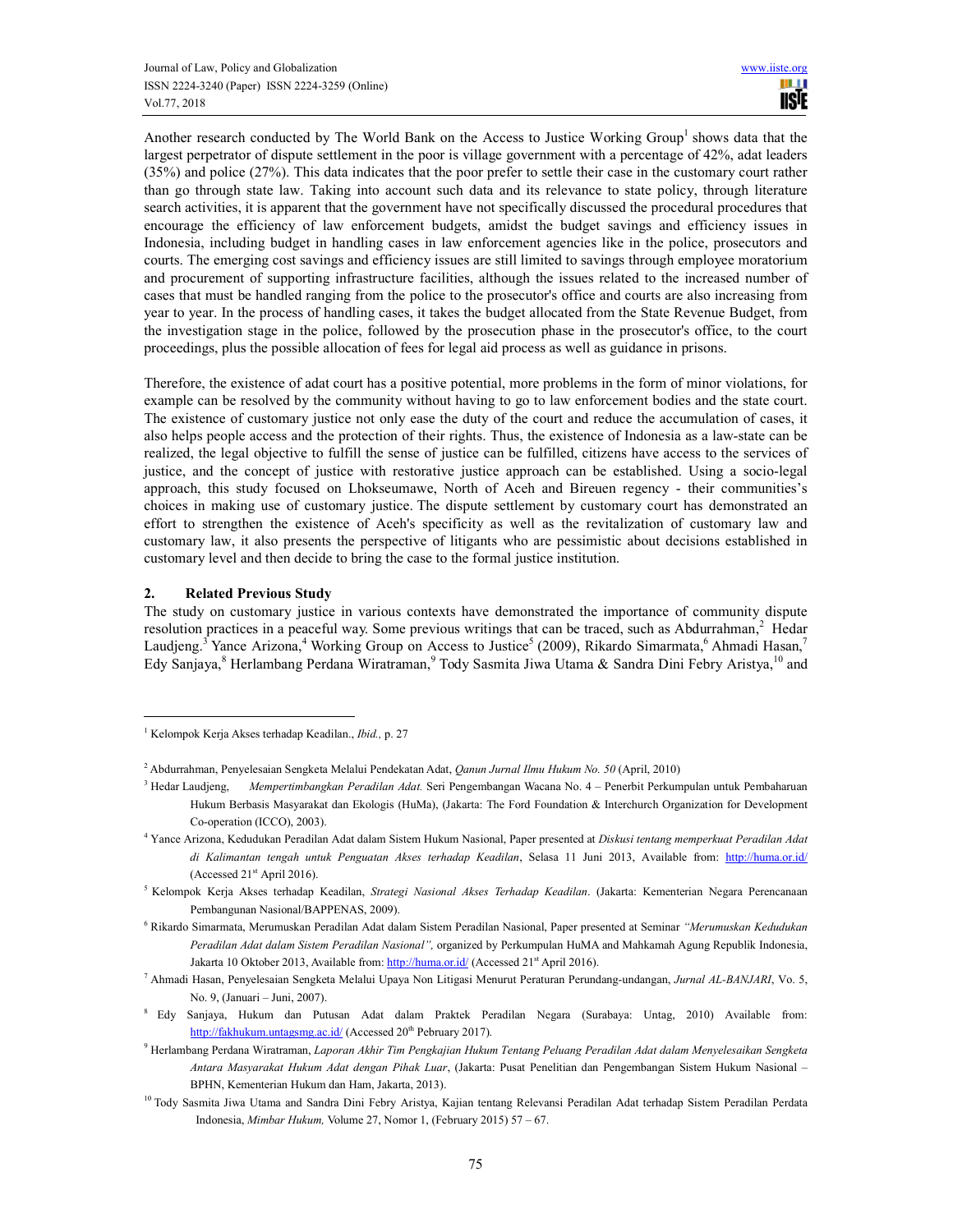Lilik Mulyadi,<sup>1</sup> have revealed the important positions of customary justice in present indigenous peoples, and its existence is considered an alternative to justice provider in addition to the formal judiciary. Furthermore, there is a review of customary court opportunities in resolving disputes between indigenous and tribal peoples.<sup>2</sup> The issue of customary justice has also received special attention in the study of custom law enforcement as well as the study of the fulfillment of access to justice for the community. This is a consequence of the view that customary justice systems are perceived as being more capable of providing justice and more accessible to local communities or communities, for various reasons both because of distance, language, process and cultural factors.<sup>3</sup> The assessment carried out by Bappenas and UNDP in 2016 through the Strengthening Access to Justice in Indonesia project shows that in Aceh, Central Kalimantan and Central Sulawesi, the existence of informal or customary justice is still the main choice of the community, especially those living in rural areas, as a means of settling various legal issues.

The existence of customary court is also considered relevant to the judicial system in Indonesia in both the civil and criminal realms. The existence of formal justice for village communities is still difficult to reach, not only because of access to the judiciary is far from the distant village community, but also because of the high costs that must be incurred and the complexity of the administration of justice that must be fulfilled by the community. The customary justice as part of the traditional rights of community is in fact still alive and utilized by community. It is a sociological fact which unfortunately does not gain recognition in the legal politics of judicial power. Tedy Sudrajat<sup>4</sup> (2010) specifically looks at the role of village peace judges as media to accommodate the interests of their community in the quest for progressive law, while Trisno Rahardjo<sup>5</sup> (2010) presents case studies on the customs of Banjar, Central Kalimantan, Aceh, Ambon, Lombok Utara and Flores (Eastern Nusa Tenggara) which have explored various criminal mediation practices in the provisions of customary criminal law in each region. This study found a similarity in the model of the implementation of mediation of criminal cases by involving third parties. Legal settlement of these criminal cases can be the basis for a modern mediation process, including criminal mediation that can be set forth in the legislation.

## **3. Method and Material**

This research is qualitative research where data was obtained through bibliographical and field research by employing socio-legal approaches. The bibliographical research had been done by consulting a number of books, articles, journals, research reports, law and regulations. The empirical research was done by attending custom dispute resolution and also interviewed village elderly, police and a number of litigants. After discussing the practice on resolving dispute by using adat court in Aceh, this study also explorate the legal perspectives and the awareness of Acehnese people living in city of Lhokseumawe, North of Aceh and Bireuen towards the implementation of the customary court by presenting case studies to highlight factors affecting the implementation of customary justice in Aceh.

# **4. Adat Court in Aceh**

Eugen Ehrlich's once ever said, "the center of the gravity of legal development, not in legislation, nor in juristic science, nor in judicial decision, but in society itself". Ehrlich expressed this view in the context of the existence of law not merely as the normative product of the legislators. The law is believed to be born and grows from the public's awareness of its own needs. Therefore, in the context of this study, the tradition of dispute resolution that continues to be practiced by the people of Aceh is a form of public awareness of their needs in resolving disputes that occur among the community.

 $\overline{a}$ 

<sup>&</sup>lt;sup>1</sup> Lilik Mulyadi, Hukum dan Putusan Adat dalam Peradilan Negara, Paper presented National Dialogue in collaboration between Perkumpulan HuMa and Mahkamah Agung, Royal Kuningan, (10 Oktober 2013), Available from: http://huma.or.id/ (Accessed 21st April 2016).

<sup>2</sup> Tim Pengkajian Hukum, *Peluang Peradilan Adat dalam Menyelesaikan Sengketa antara Masyarakat Hukum Adat dengan Pihak Luar.*  (Jakarta: Pusat Penelitian dan Pengembangan Sistem Hukum Nasional – BPHN).

<sup>3</sup> Rikardo Simarmata, Op.cit

<sup>4</sup> Tedy Sudrajat, Aspirasi Reformasi Hukum dan Penegakan Hukum Progresif Melalui Media Hakim Perdamaian Desa, *Jurnal Dinamika Hukum*, Vol. 10, (3 September 2010).

<sup>5</sup> Trisno Raharjo, *Mediasi Pidana dalam Sistem Peradilan Pidana: Suatu Kajian Perbandingan dan Penerapannya di Indonesia*. (Bogor: Buku Litera, 2011)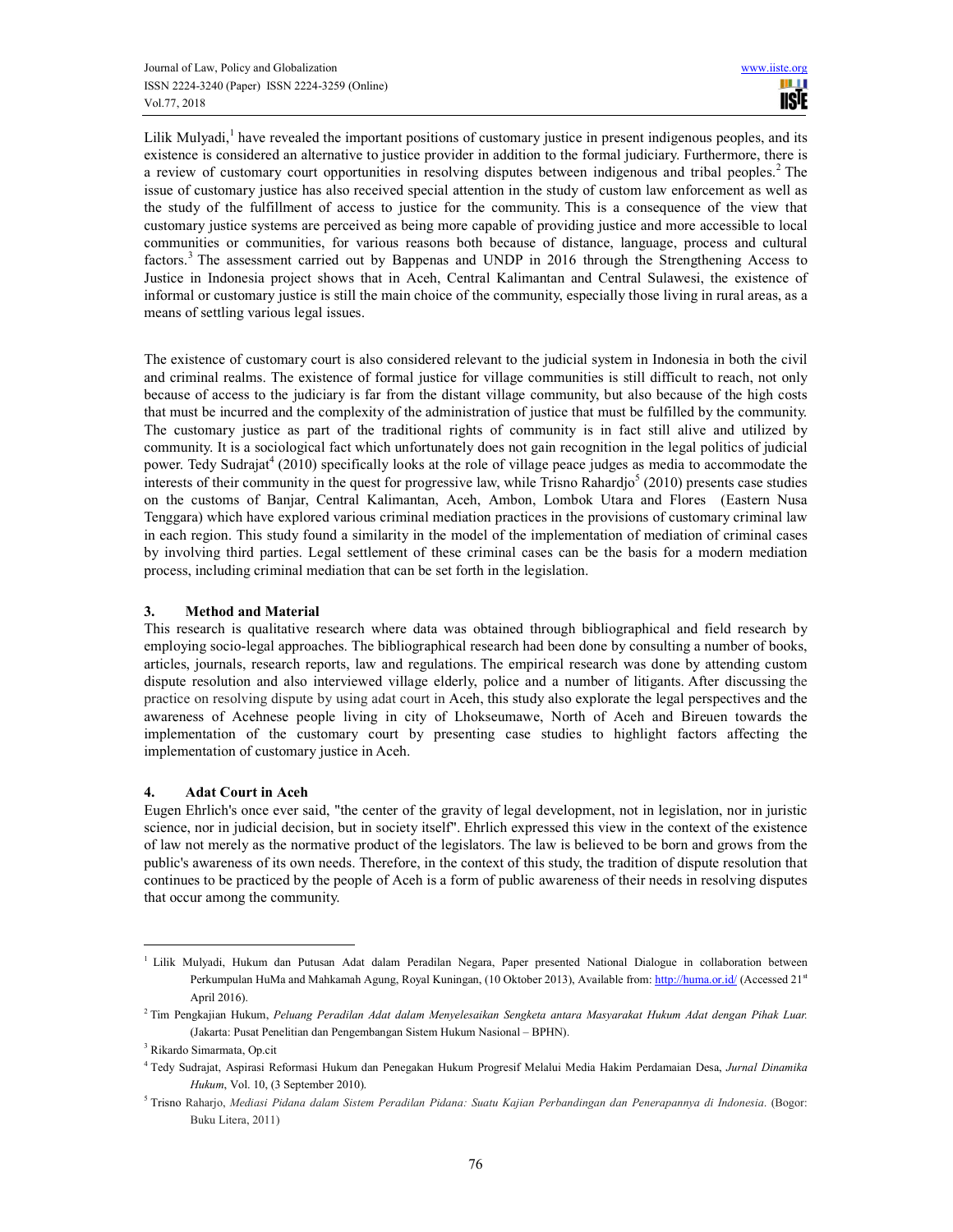In particular, several accessible studies have demonstrated the importance of revitalizing the existence of customary justice in Aceh. This can be demonstrated from the following studies, including series articles from the first ICAIOS research project<sup>1</sup> who want to approach the *adat* term from a new perspective and analyze how the position of *adat* institutions and customary traditions play a role in political development in the Aceh region during the transformation period. The big question in this study is whether or not Aceh has experienced strong customary revitalization as elsewhere in Indonesia since the new order and the decentralization process. In particular, this ICAIOS research project examines the revitalization of customary justice in Aceh Besar written by Laila<sup>2</sup> and studies on the revitalization of adat institutions in Nagan Raya, written by Zulkarnaini<sup>3</sup> Discourses and roles of indigenous people in the revitalization of Gayo customs.<sup>4</sup> Ismail<sup>5</sup> specifies the existence of customary court in Aceh as an alternative judiciary in the judicial system in Indonesia.

In the perspective of conflict resolution, Nurdin<sup>6</sup> states the importance of revitalizing local wisdom in Aceh in the form of strengthening the role of culture in resolving community conflict in Aceh. Customs and cultural approaches such as *di'et, Sayam, suloh, peusijuk* and *peumat jaroe* are dispute resolution models with strong Islamic values and practices persist in society. The *adat* judiciary in Aceh is sociologically recognized by the community, although judicially it is considered not to have a place as one of the state courts.<sup>7</sup> Nevertheless, the Aceh Government itself is seen as progressive by codifying its enforcement by default in the form of regional rules or in Aceh known as *qanun*. The existence of customary court is a manifestation of contribution to the national legal system which positively brings good impacts to society.

It is believed that the granting of authority to the unit of indigenous and tribal peoples like *gampong* and *Mukim* in Aceh is not only mandated by the provisions of Article 18 B (2) of the Act of 1945 alone, but in the context of Aceh, the existence of customary law and dispute resolution through the traditional justice has a cultural significance – which in case is considered to run well, as the implementation of Islamic law. In addition, it also has a formal meaning, as evidenced by the existence of state intervention and responsibility by presenting various legal rules to realize the implementation of customary law. For example, the existence of *gampong* formal juridical has gained explicitly setting, starting from the provisions of Article 3 (1) and (2) and Article 6 of Law No. 44 of 1999. The existence of traditional institutions was reaffirmed in Article 98 of Act Number 11 Year 2006 concerning Aceh Government. In 2003, the Provincial Government of Nanggroe Aceh Darussalam issued *Qanun* Number 4 of 2003 on *Mukim* Governance in the Province of Nanggroe Aceh Darussalam which authorizes *Mukim* to decide and or establish law, maintain and develop customs, organize customary peace, resolve and make customary justice decisions against customary disputes and violations, giving legal force to certain things and other customary proofs and settling matters relating to customs and customs.

In line with this, the existence of *Qanun* Number 5 of 2003 on *Gampong* Government in the Province of Nanggroe Aceh Darussalam affirms that the duties and obligations of the Gampong Government are: to resolve traditional disputes, to preserve and maintain the preservation of customs and customs, to maintain peace and order and to prevent the emergence of acts of sin. In society, and together with *Tuha Peut* (the elderly) and *Imuem Meunasah* (Islamic Scholar) being the judges of peace. In 2008, the Aceh Provincial Government issued *Qanun* Aceh Number 9 of 2008 on the Development of Indigenous Life and Customs and *Qanun* Aceh Number 10 of 2008 on Customary Institutions. The Governor of Aceh also followed up by issuing the Regulation of

 $\overline{a}$ 

<sup>&</sup>lt;sup>1</sup> Lena Avonius and Sehat Ihsan Shadiqin (ed), *Adat dalam Dinamika Politik Aceh* (Banda Aceh, ARTI & ICAIOS, 2010).

<sup>2</sup> N. Laila, "Revitalisasi Peradilan Adat di Aceh Besar" in *Adat dalam Dinamika Politik Aceh*. (Banda Aceh, ARTI & ICAIOS, 2010). 25 - 68

<sup>3</sup> Zulkarnaini. "Revitalisasi Lembaga Adat di Nagan Raya" in *Adat dalam Dinamika Politik Aceh*. (Banda Aceh, ARTI & ICAIOS, 2010). 69 – 110.

<sup>4</sup> Sehat Ihsan Shadiqin, "Wacana dan Peran Orang Adat dalam Revitalisasi Adat Gayo" in *Adat dalam Dinamika Politik*. (Banda Aceh, ARTI & ICAIOS, 2010). 111 – 154.

<sup>&</sup>lt;sup>5</sup> Baddruzzaman Ismail, *Peradilan Adat sebagai Peradilan Alternatif dalam Sistem Peradilan di Indonesia (Peradilan Adat di Aceh). Edisi* ke-2. (Banda Aceh: Majelis Adat Aceh, 2015)

<sup>6</sup> Abidin Nurdin, "Revitalisasi Kearifan Lokal di Aceh: Peran Budaya dalam Menyelesaikan Konflik Masyarakat", *Journal Analisis*, volume XIII. Nomor 1 (Juni, 2013): 135 – 154.

<sup>7</sup> Mahdi, "Eksistensi Peradilan Adat di Aceh", *Hunafa: Jurnal Studia Islamika*, Vol. 8 No. 2 (Desember, 2011) 189 – 215.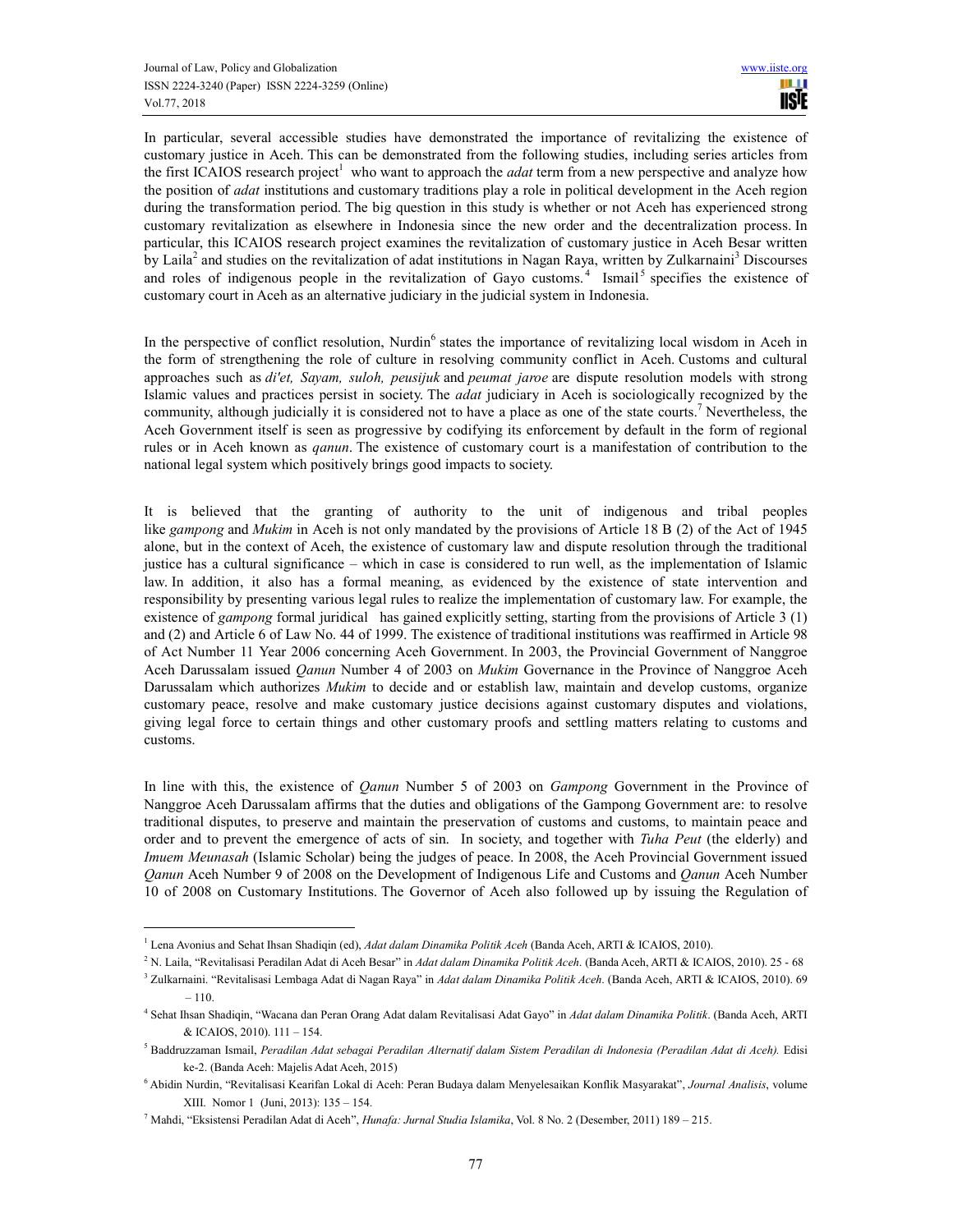Governor of Aceh Number 60 Year 2013 on the Implementation of the Settlement of adat disputes. At the end of 2011, The Governor of Aceh, together with the Aceh Regional Police Chief and Chairman of the Aceh Adat Council (MAA) signed a Joint Decree on the Implementation of *Adat* Courts in *gampong* and *mukim* or other names in Aceh.

A kinship settlement is a key principle used by both community and customary institutions in resolving existing disputes. When legal issues and events occur in the community, efforts are always pursued in a kinship manner and prioritizing the principle of sincerity among disputants and the wider community. Aceh Adat Council<sup>1</sup> had compiled the principles used by the community in dispute settlement: trust or trustworthiness, accountability or responsibility, non-discrimination principle also known as the principle of equality before the law, quick, easy and cheap, sincere and voluntary, harmony or peaceful settlement, consensus for consensus, openness to the public, honesty and competence, respect for diversity, and the principle of presumption of innocence and justice.

The settlement of disputes with customary justice is regarded as a good and very noble deed, because customary law is very closely related with Islamic law. The principles contained in Aceh's customary law are the teachings of Islam, thus for the Acehnese people the *adat* settlement is not contrary to the Islamic religion they advocate that promote peace. The practice of dispute settlement as conducted by the people of Aceh is also in accordance with the principles of the *Pancasila*-based state, one of which the principle of dispute resolution by deliberation, and judiciary is the last means.<sup>2</sup> Customary law does not recognize the distinction or division of laws into civil or criminal law as distinguished in the context of formal law. Indigenous dispute resolution is conducted for all forms of violation of customary law, both civil and criminal. Indigenous dispute resolution is based on the doctrine of "solving" rather than "disconnect" doctrine. The settlement is done in a peaceful manner, so that the disputing parties may in the future be able to continue living together again in peace. In other words, the process is able to restore the state between them. The customary settlement is not looking for who is right and who is wrong but strives to bring peace between the two parties and the restoration of disturbed balance. Determination of right or wrong is not a primary goal, even if it is considered in the provision of certain obligations as a sanction.<sup>3</sup>

Article 13 of the *Qanun* Aceh No. 9 of 2008 on the Development of Indigenous mentions that there are 18 (eighteen) disputes that can be settled through customary justice. They are (1) The dispute in the household, (2) Disputes between families associated with inheritance *(* (3) disputes between citizens, (4) Seclusion/bawdy, (5) Disputes about property rights, (6) theft in the family (mild theft), (7) Dispute of marital mutual property*,* (8) light theft, (9) theft of livestock, (10) Customary violations of livestock, agriculture and forests (11) Disputes in the sea, (12) Disputes in the market (13) Mild persecution, (14) Burning forest (on a small scale adversely affecting indigenous communities) (15) Harassment, libel, defamation, (16) Environmental pollution (light scale), (17) Threatening (depending on the type of threat), and (18) Other disputes that violate customs.

Article 13 paragraph 2 *of the Qanun* further confirms that the settlement of disputes and customs as mentioned above is completed in phases. It is, as far as possible, the violations mentioned above should first resolved at the level of *gampong*. In fact, Article 13 paragraph 3 of the *Qanun* reaffirms that law enforcement agencies provide an opportunity for disputes to be resolved first by custom in the *gampong.* Settlement of disputes in the indigenous level is not included in serious criminal offenses.

### **5. Adat Court Judges: Keeping the Tradition, Strengthening the Peace**

The Acehnese believe that the order and peace within the community can be safeguarded by keeping the custom. This can be demonstrated through the *Narit Maja* (wise words) which is inherited by the Acehnese that declared: *"Ta pageu lampoeh ngon kawat, ta pageu nanggroe ngon adat*", meaning we secure the garden with wire, we secure the land with custom. Therefore, in realizing the adat law enforcement in facing various cases and

j

<sup>&</sup>lt;sup>1</sup> Majelis Adat Aceh, *Pedoman Peradilan Adat di Aceh: Untuk Peradilan Adat yang Adil dan Akuntabel, (Banda Aceh, MAA, 2013).* 

<sup>2</sup> P.M. Hadjon, *Perlindungan Hukum Bagi Rakyat Indonesia* (Surabaya: Bina Ilmu, 1987) 90.

<sup>3</sup> Abdurrahman, Penyelesaian Sengketa Melalui Pendekatan Adat, *Qanun Jurnal Ilmu Hukum No. 50* (April 2010) 130.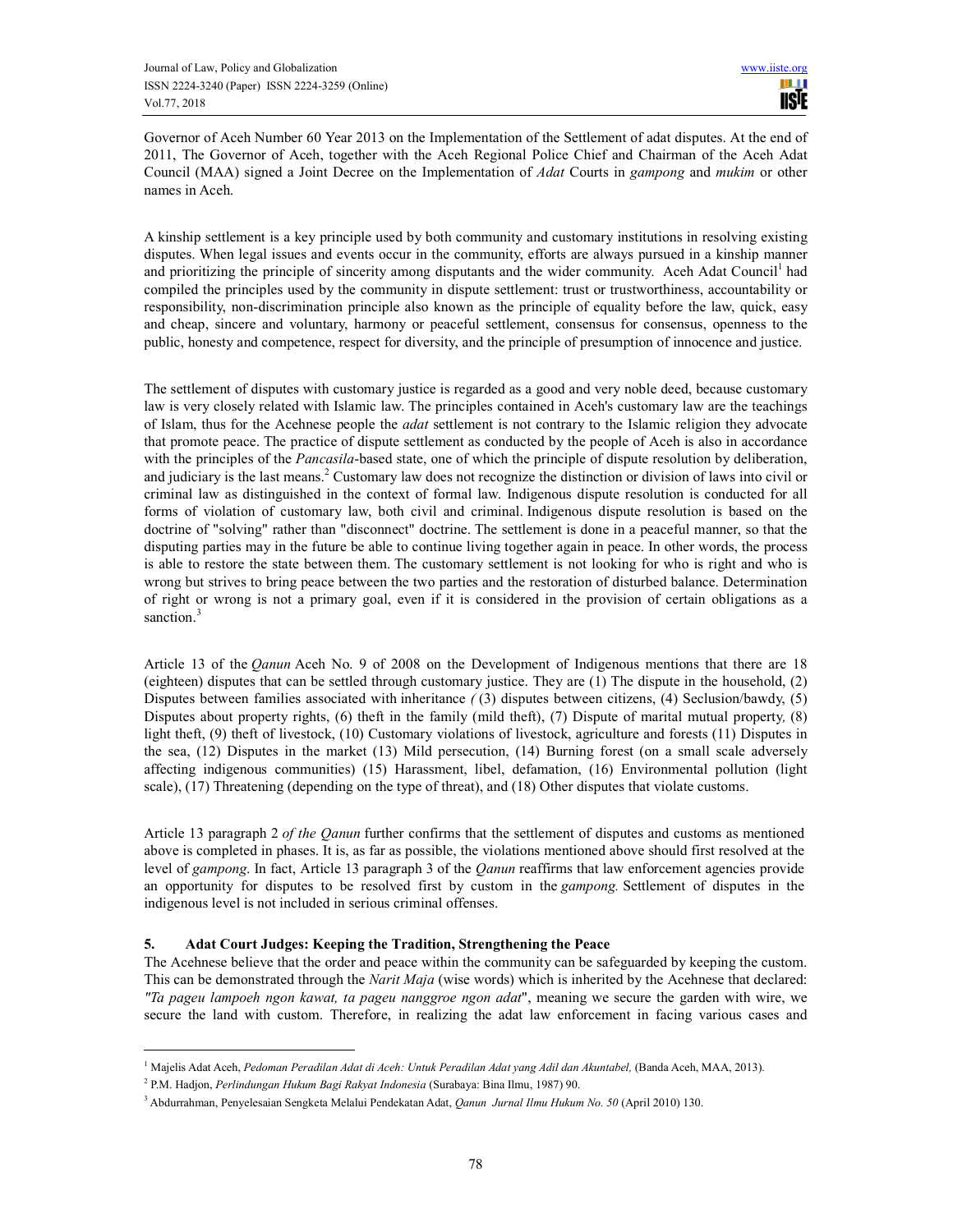$\overline{a}$ 

disputes that exist in the community at the level of *gampong* and *mukim*, the government through Article 6 of Law Number 44 Year 1999 and Article 98 of Law Number 11 Year 2006 has provided reinforcement on the existence of customary institutions in Aceh. Article 98 of Law Number 11 Year 2006 states that adat institutions function and act as a vehicle for community participation in governance of Aceh and district / municipality governments in the areas of security, peace, harmony, and public order.

In all three areas of the study, we noticed that the community already knew and understood that any disputes could be resolved at the village level. This was shown in particular by the informants we encountered, who were teenagers, adults, and the elderly. They understood that any disputes occurring among the citizens, especially on the 18 (eighteen) cases that have been regulated in the *Qanun*, may be settled through customary institutions. Some informants could even explain well the types of disputes that can be resolved through customary court especially at the village level and how dispute resolution practices are conducted as well as the actors involved. This understanding is influenced by several things such as, socialization conducted by the government which for many people is considered quite comprehensive and reaches almost all levels of society and delivered in various forms or media socialization. In Lhokseumawe, for example, the Municipal Government in cooperation with Lhokseumawe Resort Police has been displaying socialization through large media billboards installed at several central and strategic points so that they can be accessed directly by the community and become educational media. This socialization is conducted continuously and followed by various strengthening activities for gampong and mukim officials in implementing customary court.

Although assessed as ineffective, the strengthening efforts have also been carried out in the form of trainings coordinated by the Aceh Adat Council at the district / municipal level on the administration of justice at the village and mukim levels. This training activity refers to the Adat Justice Guidelines in Aceh published by the Aceh Adat Council. Another thing that is not less significant is the confidence of the Acehnese - especially the community at the village level, that the dispute resolution mechanism through customary court is more affordable not only in terms of mileage but also in terms of costs to be prepared by the disputing parties, best possible settlement. How do they believe? Each of the informants revealed in different expressions. For most of the informants we interviewed, in particular community members of the adult and elderly groups, most of them expressed in the form of statements and reflections on the importance of maintaining brotherhood and relationship. The reference they use is the provisions in Islam that call for peace. In addition, Aceh's *narit maja* were also presented to illustrate their belief in customary court mechanisms. Through interviews and FGD activities, we listened to informants telling some of the following narratives: *"adat ban adat, hukom ban hukum. adat ngon hukom si judo dua tatkala meusapat adat ngon hukum Nanggroe senang hana goda* "which means" custom according to custom, law according to law, custom with the law are side by side; When adat agrees with the law, (the) country is glad of no disturbance. Other narratives that are also frequently heard are related to how to deal with disputes in the community and how the punishment should be imposed are as follows: "*uleue beu mate, ranteng bek patah",* which can be interpreted as "the snake must die, but the wooden branches for the batter cannot be broken". Its meaning that to every dispute and also for the occurrence of the offense, then regardless of the condition, the law must be enforced, in which case necessary then sanctions should be given. However, it should be considered and taken into consideration, that the punishment of the community or the disputing parties in particular should not create the disharmony of society.

In resolving the disputes submitted to the *gampong* apparatus, each apparatus observes the principles of dispute resolution. MAA itself has compiled the principles that have been implemented by the *gampong* community in resolving the disputes. The principles involved are principle of trust, the principle of accountability or responsibility, the principle of non-discrimination, also known as the principle of equality before the law, the principle of fast, easy and cheap, the principle of sincere and voluntary, the principle of harmony or peaceful settlement, the principle of deliberation for agreed consensus, the principle of openness to the public, the principle of honest and competence, the principle of respect for diversity, the principle of presumption of innocence and justice principle.

Compared to other regions, Aceh with the support of regulatory institutions at the regional level and all its privileges has a greater chance to continue to maintain the conservation effort on customary law and customary court<sup>1</sup>. However, it cannot be denied that eventhough some people believe in this mechanism of this dispute

<sup>1</sup> Badruzzaman Ismail., et.all, *Eksistensi Peradilan Adat: Pengalaman Aceh, Kalimantan Tengah dan Sulawesi Tengah,* (Jakarta: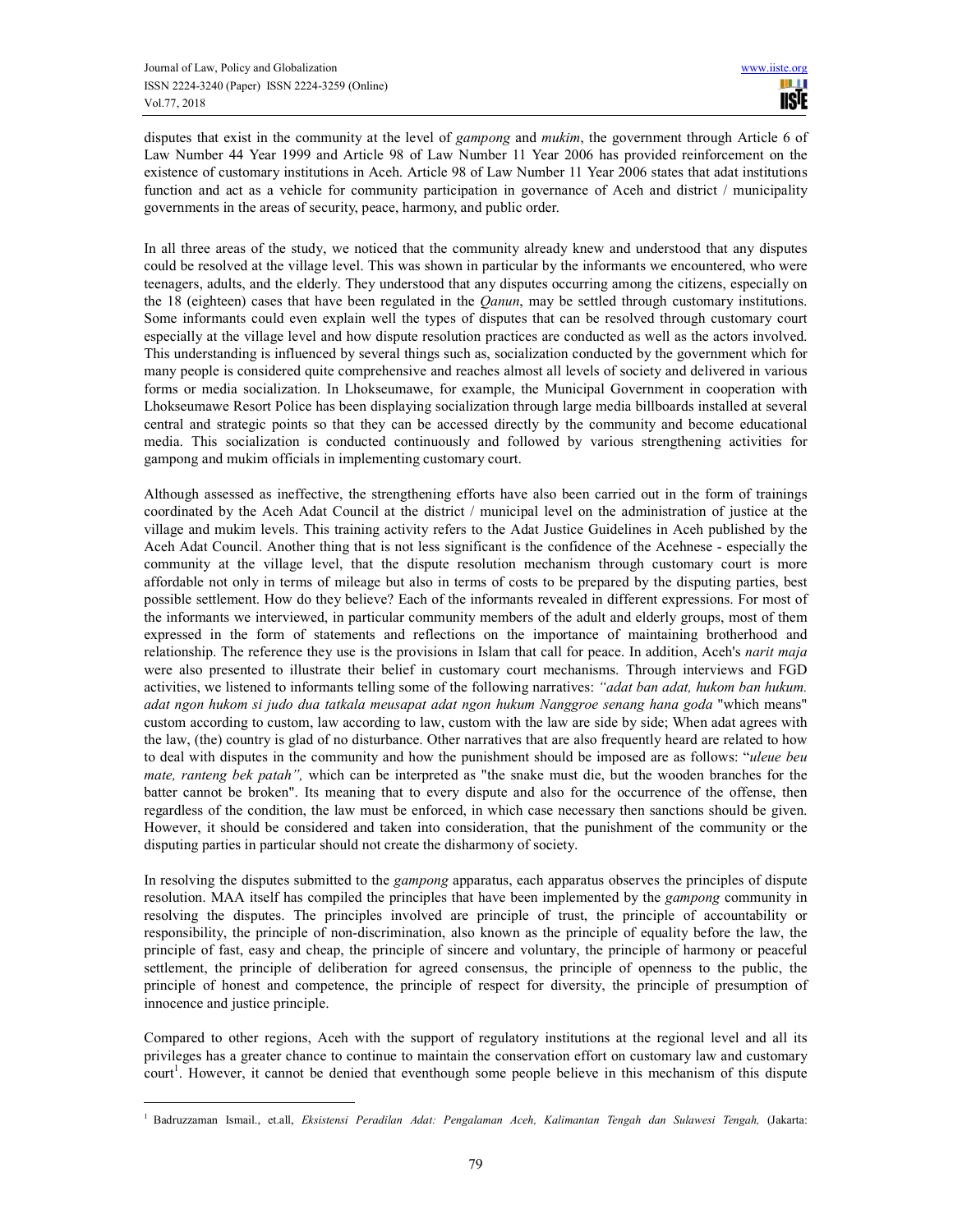settlement, modernization with its negative effects also brings impacts that undermine such efforts. We found out the new reality in society, that some people refuse to use customary court in the *gampong* as an initial attempt to resolve their disputes. This refusal has occurred since the beginning of the dispute, or in the middle of the process of settlement by the *gampong*, and partly in the final stages when they do not agree with the the decision of customary court. This rejection mostly occurs among communities in urban areas, and partly in communities in the *gampong*. The reality of this refusal was shown not to undermine customary justice practices but is intended to show the facts that arise in the view of society related to customary judicial practice.<sup>1</sup>.

The court has an important position and role in legal reform. There is applicable adagium which menion often, that the judge is considered to know about his law (ius curia novit) from the case submitted to him. It has been regulated in Indonesian legal system, as regulate in the Law of Judicial Power. but withdraws some informants who are customary judges also have a similar understanding, that he as a judge in the trials in the village also has an obligation to be able to find a solution for the parties's disputes and then can decide the case as fairly as possible. For them, this process is interpreted as a learning process that should not stop. They themselves consider each of the settlement cases to be handled in their learning process and become valuable lessons and experiences to solve similar cases. This condition arises and is reinforced by the expectations posed by the justice seeker community who trusts customary judges to settle and decide the case according to law and justice.

Another thing that is not less significant is the confidence of the Acehnese - especially the community at the village level, that the dispute resolution mechanism through customary court is more affordable not only in terms of mileage but also in terms of costs to be prepared by the disputing parties, best possible settlement. How do they believe? Each of the informants revealed in different expressions. For most of the informants we interviewed, in particular community members of the adult and elderly groups, most of them expressed in the form of statements and reflections on the importance of maintaining brotherhood and relationship. The reference they use is the provisions in Islam that call for peace. In addition, Aceh's *narit maja* were also presented to illustrate their belief in customary court mechanisms. Through interviews and FGD activities, we listened to informants telling some of the following narratives: *"adat ban adat, hukom ban hukum. adat ngon hukom si judo dua tatkala meusapat adat ngon hukum Nanggroe senang hana goda* "which means" custom according to custom, law according to law, custom with the law are side by side; When adat agrees with the law, (the) country is glad of no disturbance. Other narratives that are also frequently heard are related to how to deal with disputes in the community and how the punishment should be imposed are as follows: "*uleue beu mate, ranteng bek patah*", which can be interpreted as "the snake must die, but the wooden branches for the batter cannot be broken". Its meaning that to every dispute and also for the occurrence of the offense, then regardless of the condition, the law must be enforced, in which case necessary then sanctions should be given. However, it should be considered and taken into consideration, that the punishment of the community or the disputing parties in particular should not create the disharmony of society.

Based on focused interviews as well as observations on some of the disputes, we encountered different realities. We encountered parties who consciously believe that customary settlement mechanisms are the best mechanism, since the principles contained in the settlement are very close to the community. The acceptance of *adat* judicial decisions is based on people's beliefs, especially the litigants on the profile of *Geuchik, Tuha Peut* or *Imam Gampong* who are considered to be charismatic and able to be actively involved and able to provide the best solution for the litigants. Most of those who accept adat judicial decisions are mostly communities in the settlement area where the kinship system is still very strongly held. The village elders as well as customary judges are regarded as their own parents, so it is rare to see any rejection of traditional customary justice decisions. Other factors that also affect this acceptance are related to the type of case. If the disputes are still in the family level, such as fights among family members, inheritance and the like, the parties tend to choose to bring the settlement to the customary court.

The study also found that there is a rejection of customary justice or the existence of customary judiciary with various assumptions and stages. The community rejects the existence of customary court because it is deemed

 $\overline{a}$ 

Kementerian PPN/Bappernas, Norwegian Embassy and UNDP, 2016)

<sup>&</sup>lt;sup>1</sup> Nanda Amalia., et., all. Trust, Legal Awareneess & Indigenous: A Study of Customary Justice System in Aceh, *International Conference on Law, Economic and Social 2017 Proceeding, (*Surabaya: 2017)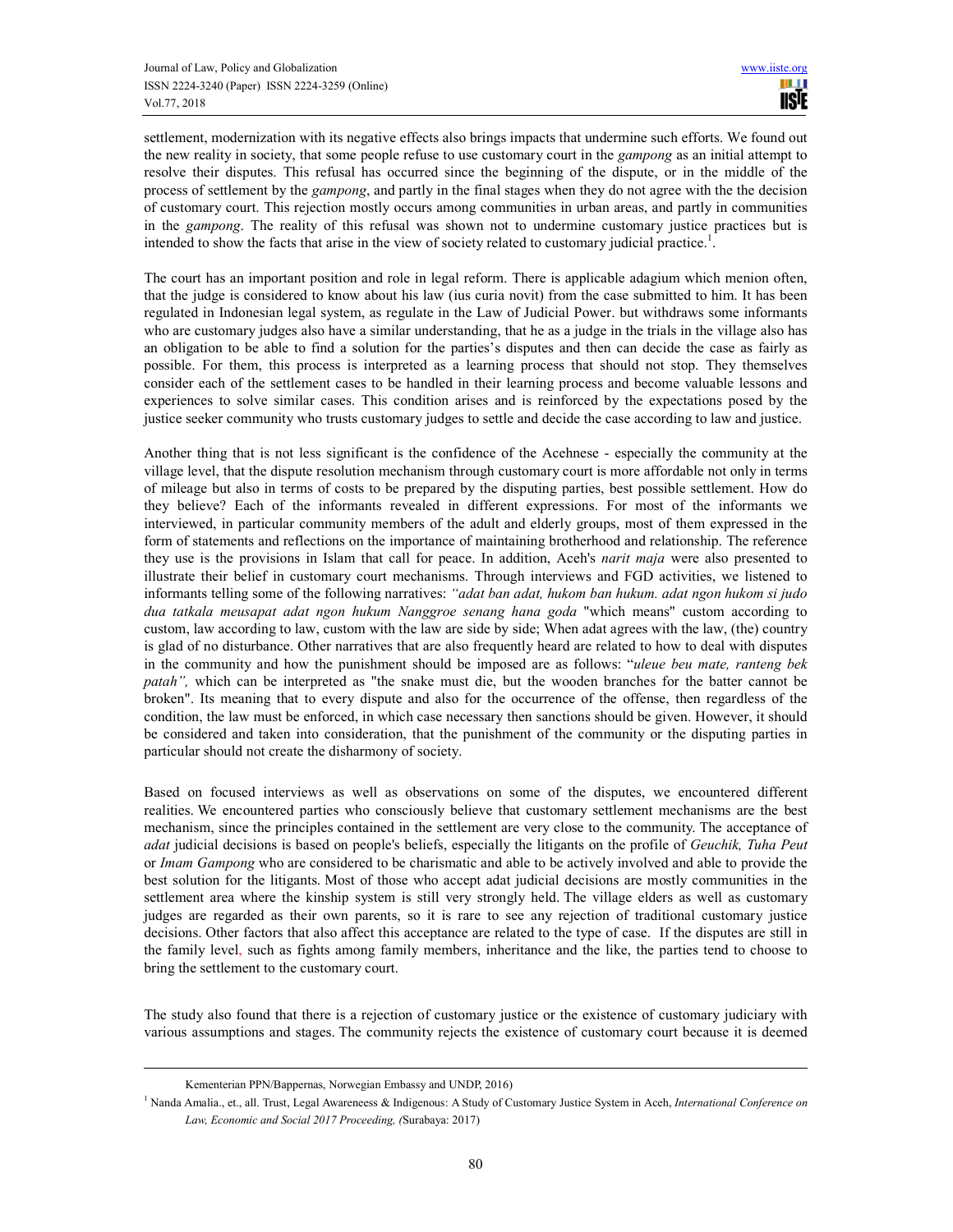not to provide legal certainty over its decision. This condition is indicated by a variety of cases that have been resolved customarily, but if either party feels unfavorable for the decision being made, the party will still file it to the state court. Customary justice is considered by some non-judicial people, but only limited to the settlement of disputes by applying customary law as a living and growing law in society. The legitimacy of the State Decision in the form of a piece of paper with a judicial stamp is considered by the community to be much stronger than the traditional village court decision.

Rejection by the parties can take place from the outset by choosing to file the case with the state judiciary, others rejecting the stage of the dispute resolution process, and rejection also occurs in the final stages of the customary court decision. To provide an overview of the implementation of customary justice, this study explored the acceptance and rejection of the community in relation to the following cases: 1) Disputes in childcare rights, 2) property ownership claims, and 3) joint property lawsuits. In the first case, a parenting dispute between the biological father (Petitioner) and Grandma & Grandpa of the Child from the Parent Party (the Respondent), after the death of the biological mother. This case occurred in Blang Naleung Mameh village in Lhokseumawe. We obtained information related to this dispute from Safwani, the defendant's lawyer (interview, December 23, 2016). The applicant had previously registered a parenting application to the Syar'iyah Court but the big family with the reinforcement of the lawyer requested to the disputing parties to revoke the case and resolve it first in the family or at the village level. At the time of the dispute settlement process in the village, the customary judges' panel led by the *geuchik* summoning both parties and giving the two parties a chance to convey the problems that occurred. Whereas the petitioners had objected to the restrictions imposed by the parents of his late wife to take care of the child himself.

In the case investigation, the villagers and the elderly also involved the *Imam gampong* (village islamic leader) and the Petitioners' lawyers to hear their views related to legal aspects*. Imam Gampong* gave his views based on the provisions of Islamic law and shari'a that are valid and believed by both parties as Muslims. There was no refutation or rejection from both sides of the Imam *Gampong*'s views, nor is it when *Geuchik* asked for legal considerations from the attorney based on the legal perspective of the state. Geuchik asked whether the case filed in the Syar'iyah Court can be revoked and will not affect the decision to be taken by the *gampong*.

After the inspection and consultation process in the village, the parties agreed to make peace and the related parties agreed to return the child to the care of his biological father with the agreement that the grandmother still gets a great opportunity to visit and take care of the child. The Petitioners also agreed to withdraw their petition and to stop any legal proceedings taking place. These parties' agreements set forth in the peace letter signed by the parties and customary judges of the *gampong,* and witnesses.

This case is one example of a dispute in a simple dispute category, that is not too complicated and the acceptance of the parties to the decision of the village is based on a sense of brotherhood among them and based on the nature of Islamic law that is trusted by the community. The existence of imam *gampong* and lawyers in the settlement of this dispute - how the references presented both in terms of religion and state law contribute to the settlement of cases by the parties. This study specifically considers that the involvement of lawyers in customary dispute resolution is interesting and has demonstrated strengthening of customary justice implementation by legal actors.

In the second case - rights ownership dispute submitted to Lhokseumawe District Court by the first wife as plaintiff and second wife as defendant. This case is interesting to be explored further for several reasons; Firstly, the existing dispute is actually a dispute over the right of inheritance between the parties to the husband's estate. Secondly, this dispute had been mediated at the village level but has not gotten the settlement and peace did not take place between the two parties. Third, after the legal consultation provided by the plaintiff's lawyers, the case is then submitted to the District Court with a Claim of Loss rather than filed with the *Syar'iyah* Court with an inheritance lawsuit. This case was chosen intentionally because the authors considered the involvement of lawyers in the handling of this case, on the one hand quite intense and able to direct the client but on the other hand after the dispute was settled through mediation to the Court, the client became dissatisfied and left disappointment even after 7 (Seven) years the dispute was reconciled. Consideration of using the service of a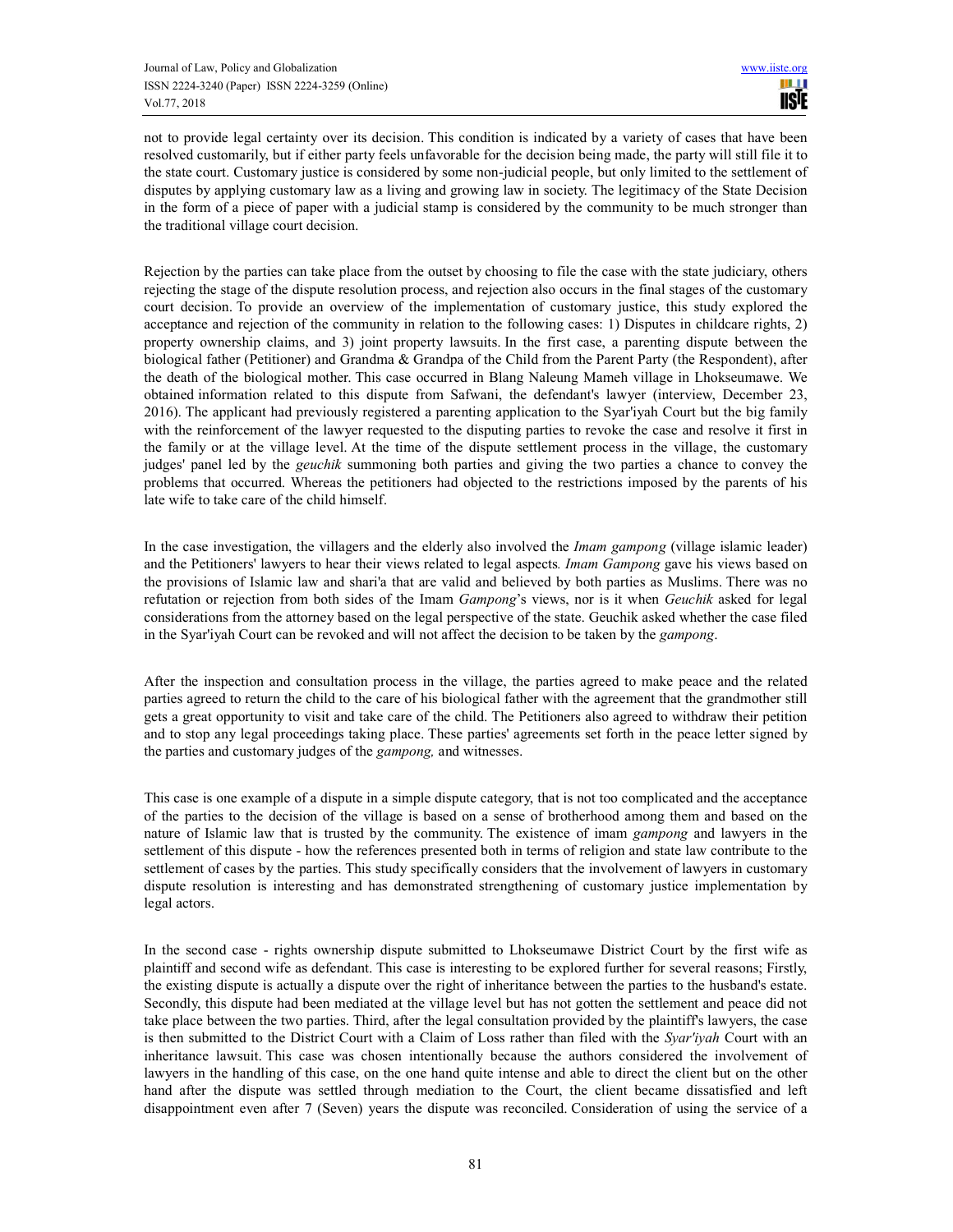lawyer in solving the case is because the family believed that the lawyer has access to the court and understands the legal process. Besides, the experience of settlement of the dispute over this case through customary court in the village was considered to be convoluted and takes a long time but the decision is not in accordance with the plaintiff's expectations. The filing of a case to the state court became an option by the plaintiff because the plaintiff felt dissatisfied and there was no fulfillment to the sense of justice in the *gampong* court decision.

The third case is a dispute over the joint property lawsuit filed against the customary court and has been agreed upon by both parties, but by the former husband, the case was filed to the Lhokseumawe Syar'iyah Court. The *gampong*, based on deliberation and agreement of the parties, had issued a peace decision. It was known from the peace letter that 1) the parties agreed on the distribution of joint property with the amount of each get a share of IDR 75,000,000.- 2) the ex-wife was required to transfer the intended fund to the husband, because the wife got the right to control over the joint property in the form of 1 (one) unit of the store house. 3) The term of payment to the ex-husband was agreed for 3 (three) times. The dispute began to arise upon entering the third payment term, in which the ex-wife did not transfer the fund due to the fund was used to finance the child's life and school. This was done by the ex-wife deliberately considering the non-fulfillment of the provision of child care both from marriage and post-divorce. The Court of Syar'iyah Lhoseumawe decided this case through the verdict. 193/ Pdt.G /2013/ MS-Lsm, but in the consideration, the authors did not find any judge's consideration of the dispute settlement that has been done by the *gampong* through customary court.

These rejections were confirmed by some resource persons, community and geuchik and village elders that we interviewed. We also obtained information from the police and prosecutors and judges at the District Court and the Syar'iyah Court. This condition poses a challenge for Aceh which optimistically and comprehensively has legal institutions to apply customary justice as an alternative judicial system within the existing judicial system. In the study of legal philosophy, the balance between the side of certainty, justice and expediency must reflect the workings of law and law enforcement. Some aspects that affect the work of law and law enforcement as mentioned above presumably become a separate record in viewing the implementation of customary court in Aceh.

Chairman of Aceh Adat Council of Aceh Utara District (interview, May 14, 2015) views several reasons why customary justice has not been able to run as desired. He confirms that it happens due to the lack of legal guidance by the government. Legal guidance should be initiated from raising awareness in the community, followed by efforts to provide an understanding of the urgency of dispute resolution through customary justice. It is also possible to become a moral preaching by the government in the midst of increasing social problems resulting from the effects of globalization. In the end, as awareness and ideology increase, people will become convinced that the various problems that occur can be resolved through *adat* justice. The next challenge is that the implementation of the customary court and the decisions issued by customary judges, as much as possible bring justice and legal certainty to the litigants. As stated in the previous section, some Acehnese recognize the existence of customary court, but some still refuse to utilize it optimally. Issues related to the lack of legal certainty over traditional adat rulings in gampong, sometimes used by the litigants (usually victims) to benefit more from the perpetrators.

In all the research sites, the study found that on some disputes, mostly in mild cases of abuse, the victim states that he/she would be willing to settle the case between the two only if the offender is willing to provide compensation costs that usually in a large amount that sometimes does not make sense. In the event that the offender is unable to fulfill this payment, there is no doubt that the victim will immediately report the case to the police. The police, although they will not reject reports and complaints, they will not necessarily accept this complaint. In this case, the police will ask for clarification from the *gampong* and verify that the *gampong* party has tried to reconcile and did not get a peace decision between the two, then the process of settlement will be continued by the police. The police and even the prosecutors we interviewed deplore that kind of action. This condition shows that much effort is needed to strengthen the implementation of customary justice in various aspects.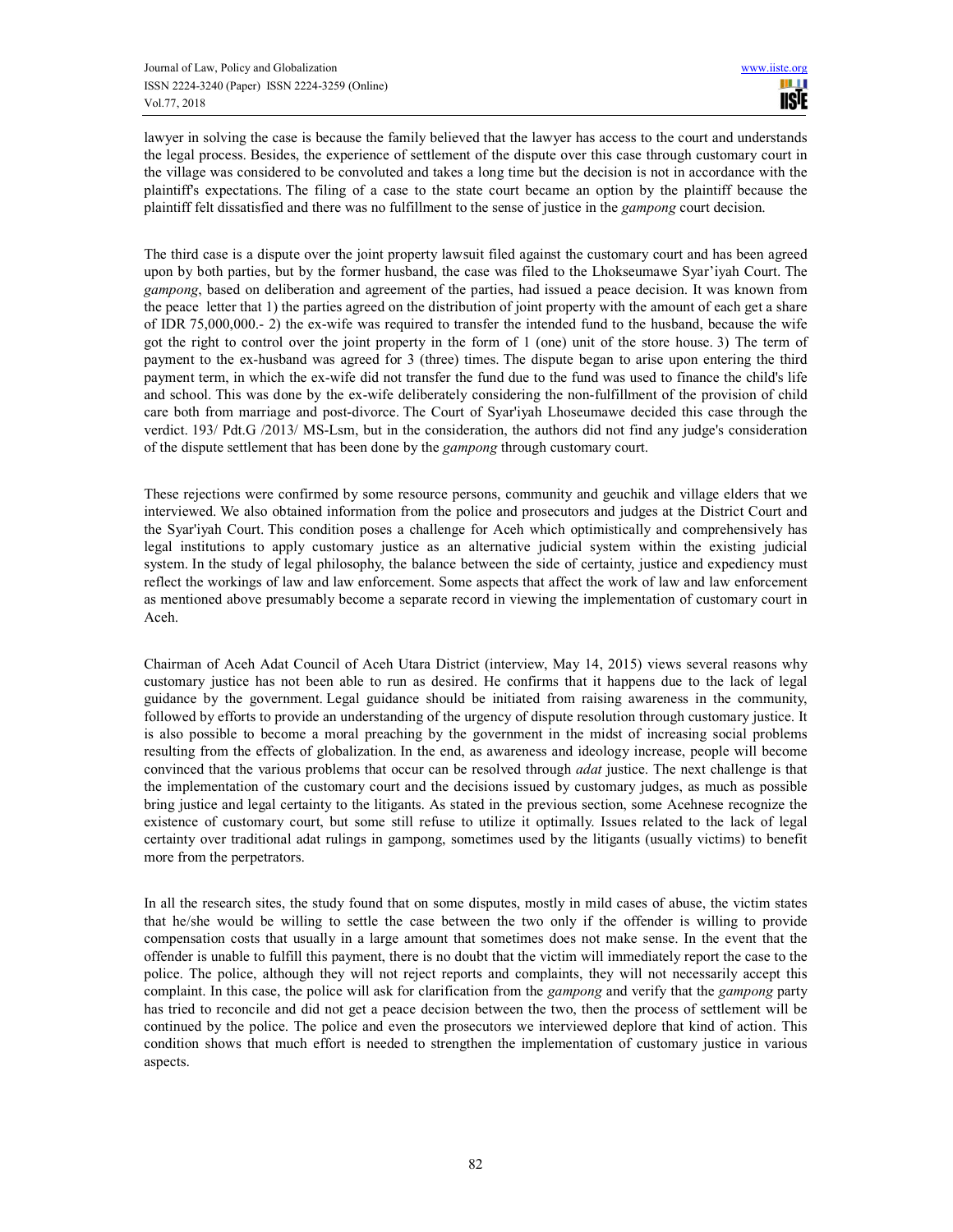# **6. Conclusion**

The existence of customary law and the enforcement of customary justice is one of the forms of legal pluralism which in its interaction often shows the weak conditions of legal pluralism. Although given recognition of its enforcement but its position is unequal and often not accommodated by the state judicial system. That efforts to revitalize customary justice should not only be at the merits of the symbol of Aceh's privileges, but must also be a holistic part of raising awareness in the community, as well as enhancing the capacity of the apparatus of customary judges.

Customary law is a traditional, non-state, non-formal law even though it is recognized as a living law in a society especially those who live in the rural area. Customary justice has a positive potential in the midst of a growing number of problems in the form of minor violations that can be resolved by the people without having to go to law enforcement bodies and the courts.The existence of customary justice not only eases the burden of court duties and reduces the accumulation of cases, but also helps citizens access protection for their rights. Customary law that has been unified with Islamic Shari'a law in Aceh is considered still weak because its codification is still not uniform. In addition, some gampong officials do not have adequate capacity to run the traditional legal system well and many people do not trust custom/adat, as the effect of the swift flow of globalization.

# **7. Acknowledgement**

The research for this paper could not have been completed without the financial support provided by Directorate of Research and Community Service, Directorate General of Strengthening Research and Development, The Ministry of Technology, Research and Higher Education, Republic of Indonesia.

## **8. Reference**

Abdurrahman, Penyelesaian Sengketa Melalui Pendekatan Adat, *Qanun Jurnal Ilmu Hukum No. 50* (April, 2010) Abidin Nurdin, "Revitalisasi Kearifan Lokal di Aceh: Peran Budaya dalam Menyelesaikan Konflik Masyarakat", *Journal Analisis*, volume XIII. Nomor 1 (Juni, 2013): PP. 135 – 154.

- Ahmadi Hasan, Penyelesaian Sengketa Melalui Upaya Non Litigasi Menurut Peraturan Perundang-undangan, *Jurnal AL-BANJARI*, Vo. 5, No. 9, (Januari – Juni, 2007).
- Baddruzzaman Ismail, *Peradilan Adat sebagai Peradilan Alternatif dalam Sistem Peradilan di Indonesia (Peradilan Adat di Aceh).* Edisi ke-2. (Banda Aceh: Majelis Adat Aceh, 2015)
- Badruzzaman Ismail., et.all, *Eksistensi Peradilan Adat: Pengalaman Aceh, Kalimantan Tengah dan Sulawesi Tengah,* (Jakarta: Kementerian PPN/Bappernas, Norwegian Embassy and UNDP, 2016)
- Edy Sanjaya, Hukum dan Putusan Adat dalam Praktek Peradilan Negara (Surabaya: Untag, 2010) Available from: http://fakhukum.untagsmg.ac.id/ (Accessed 20<sup>th</sup> Pebruary 2017).
- Hedar Laudjeng, *Mempertimbangkan Peradilan Adat.* Seri Pengembangan Wacana No. 4 Penerbit Perkumpulan untuk Pembaharuan Hukum Berbasis Masyarakat dan Ekologis (HuMa), (Jakarta: The Ford Foundation & Interchurch Organization for Development Co-operation (ICCO), 2003).
- Herlambang Perdana Wiratraman, *Laporan Akhir Tim Pengkajian Hukum Tentang Peluang Peradilan Adat dalam Menyelesaikan Sengketa Antara Masyarakat Hukum Adat dengan Pihak Luar*, (Jakarta: Pusat Penelitian dan Pengembangan Sistem Hukum Nasional – BPHN, Kementerian Hukum dan Ham, Jakarta, 2013).
- Kelompok Kerja Akses terhadap Keadilan, *Strategi Nasional Akses Terhadap Keadilan* (Jakarta: Kementerian Negara Perencanaan Pembangunan Nasional/BAPPENAS, 2009)
- Lena Avonius and Sehat Ihsan Shadiqin (ed), *Adat dalam Dinamika Politik Aceh* (Banda Aceh, ARTI & ICAIOS, 2010).
- Lilik Mulyadi, Hukum dan Putusan Adat dalam Peradilan Negara, Paper presented National Dialogue in collaboration between Perkumpulan HuMa and Mahkamah Agung, Royal Kuningan, (10 Oktober 2013), Available from:  $\frac{http://human.ori}/(Accessed 21^{st} April 2016)$ .
- Mahdi, "Eksistensi Peradilan Adat di Aceh", *Hunafa: Jurnal Studia Islamika*, Vol. 8 No. 2 (Desember, 2011) PP. 189 – 215.
- Majelis Adat Aceh, *Pedoman Peradilan Adat di Aceh: Untuk Peradilan Adat yang Adil dan Akuntabel,* (Banda Aceh, MAA, 2013).
- N. Laila, "Revitalisasi Peradilan Adat di Aceh Besar" in *Adat dalam Dinamika Politik Aceh*. (Banda Aceh, ARTI & ICAIOS, 2010). PP. 25 – 68